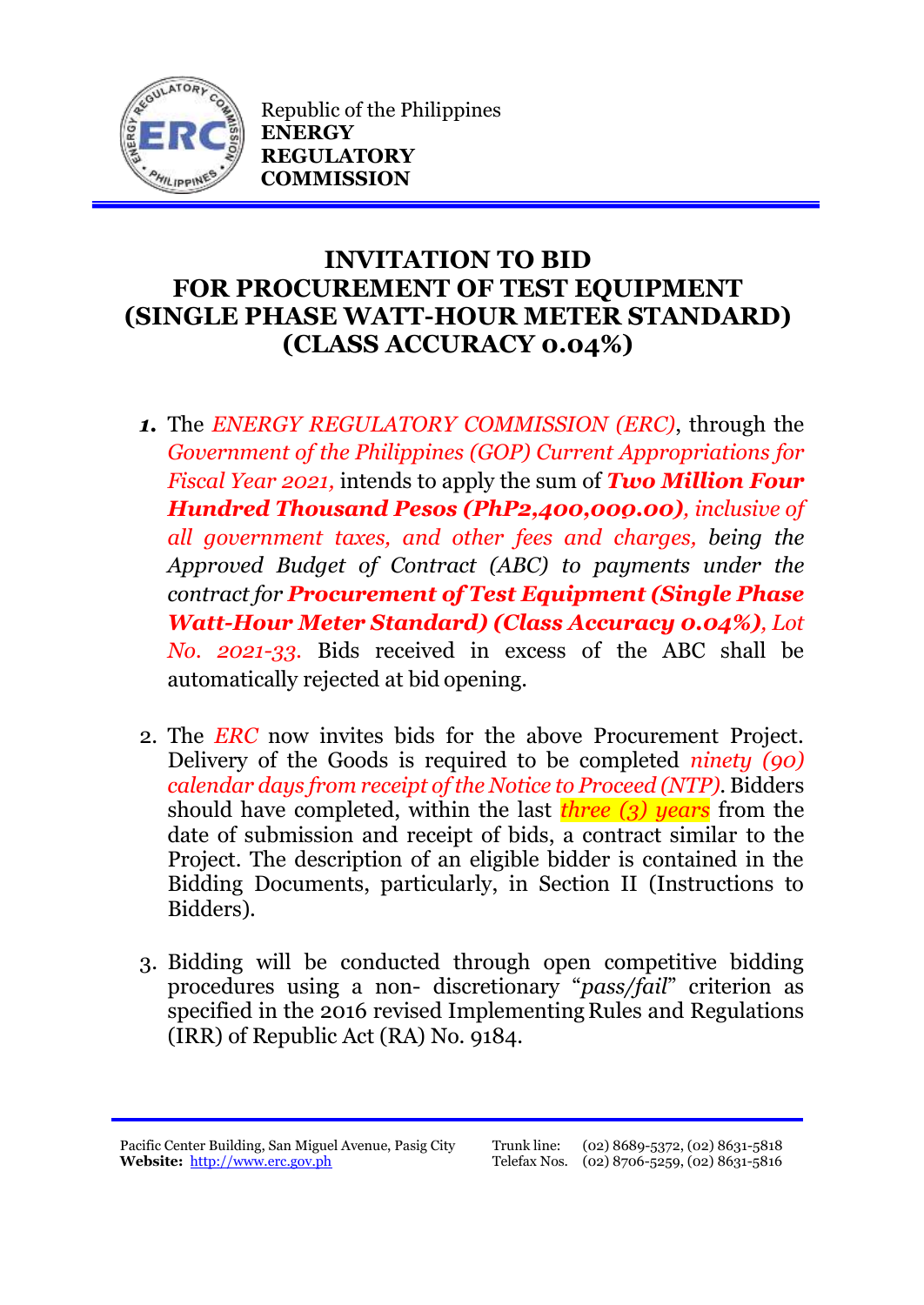Bidding is restricted to Filipino citizens/sole proprietorships, partnerships, or organizations with at least sixty percent (60%) interest or outstanding capital stock belonging to citizens of the Philippines, and to citizens or organizations of a country the laws or regulations of which grant similar rights or privileges to Filipino citizens, pursuant to RA No. 5183.

- 4. Prospective Bidders may obtain further information from *ERC BAC Secretariat* and inspect the Bidding Documents at the address given below during *Monday to Friday, 9:00 A.M. to 4:00 P.M*.
- 5. A complete set of Bidding Documents may be acquired by interested Bidders on *25 May 2021* from the given address and website(s) below *and upon payment of the applicable fee for the Bidding Documents, pursuant to the latest Guidelines issued by the GPPB, in the amount of Five Thousand Pesos (PhP5,000.00)*. The Procuring Entity shall allow the bidder to present its proof of payment for the fees *in person.*
- 6. The *ERC BAC* will hold a Pre-Bid Conference<sup>1</sup> , which shall be open to prospective bidders, on *01 June 2021, 11:00 A.M. through videoconferencing via MS Teams, which can be accessed through:*

[https://teams.microsoft.com/l/meetup-](https://teams.microsoft.com/l/meetup-join/19%3ameeting_YWE4MjVmZmUtNTQ4MS00MDUwLTkxYTEtYzIzNTA0NWVjNzUz%40thread.v2/0?context=%7b%22Tid%22%3a%2234a3c75d-10fe-482b-9220-04df09540e89%22%2c%22Oid%22%3a%225f074c63-51dc-4812-9356-3479a48fb753%22%7d)

[join/19%3ameeting\\_YWE4MjVmZmUtNTQ4MS00MDUwLTkxYTEtYzIzNT](https://teams.microsoft.com/l/meetup-join/19%3ameeting_YWE4MjVmZmUtNTQ4MS00MDUwLTkxYTEtYzIzNTA0NWVjNzUz%40thread.v2/0?context=%7b%22Tid%22%3a%2234a3c75d-10fe-482b-9220-04df09540e89%22%2c%22Oid%22%3a%225f074c63-51dc-4812-9356-3479a48fb753%22%7d) [A0NWVjNzUz%40thread.v2/0?context=%7b%22Tid%22%3a%2234a3c75d-](https://teams.microsoft.com/l/meetup-join/19%3ameeting_YWE4MjVmZmUtNTQ4MS00MDUwLTkxYTEtYzIzNTA0NWVjNzUz%40thread.v2/0?context=%7b%22Tid%22%3a%2234a3c75d-10fe-482b-9220-04df09540e89%22%2c%22Oid%22%3a%225f074c63-51dc-4812-9356-3479a48fb753%22%7d)[10fe-482b-9220-04df09540e89%22%2c%22Oid%22%3a%225f074c63-51dc-](https://teams.microsoft.com/l/meetup-join/19%3ameeting_YWE4MjVmZmUtNTQ4MS00MDUwLTkxYTEtYzIzNTA0NWVjNzUz%40thread.v2/0?context=%7b%22Tid%22%3a%2234a3c75d-10fe-482b-9220-04df09540e89%22%2c%22Oid%22%3a%225f074c63-51dc-4812-9356-3479a48fb753%22%7d)[4812-9356-3479a48fb753%22%7d](https://teams.microsoft.com/l/meetup-join/19%3ameeting_YWE4MjVmZmUtNTQ4MS00MDUwLTkxYTEtYzIzNTA0NWVjNzUz%40thread.v2/0?context=%7b%22Tid%22%3a%2234a3c75d-10fe-482b-9220-04df09540e89%22%2c%22Oid%22%3a%225f074c63-51dc-4812-9356-3479a48fb753%22%7d)

7. Bids must be duly received by the BAC Secretariat through manual submission at the office address indicated below on or before *18 June 2021, 12:00 P.M.* Late bids shall not be accepted. Bidders are requested to submit one (1) original and one (1) copy of their bids. Bidders are likewise requested to bring the originals of the documents submitted and present the same for comparison during the bid opening.

<u>.</u>

<sup>&</sup>lt;sup>1</sup> May be deleted in case the ABC is less than One Million Pesos (PhP1,000,000) where the Procuring Entity may not hold a Pre-Bid Conference.